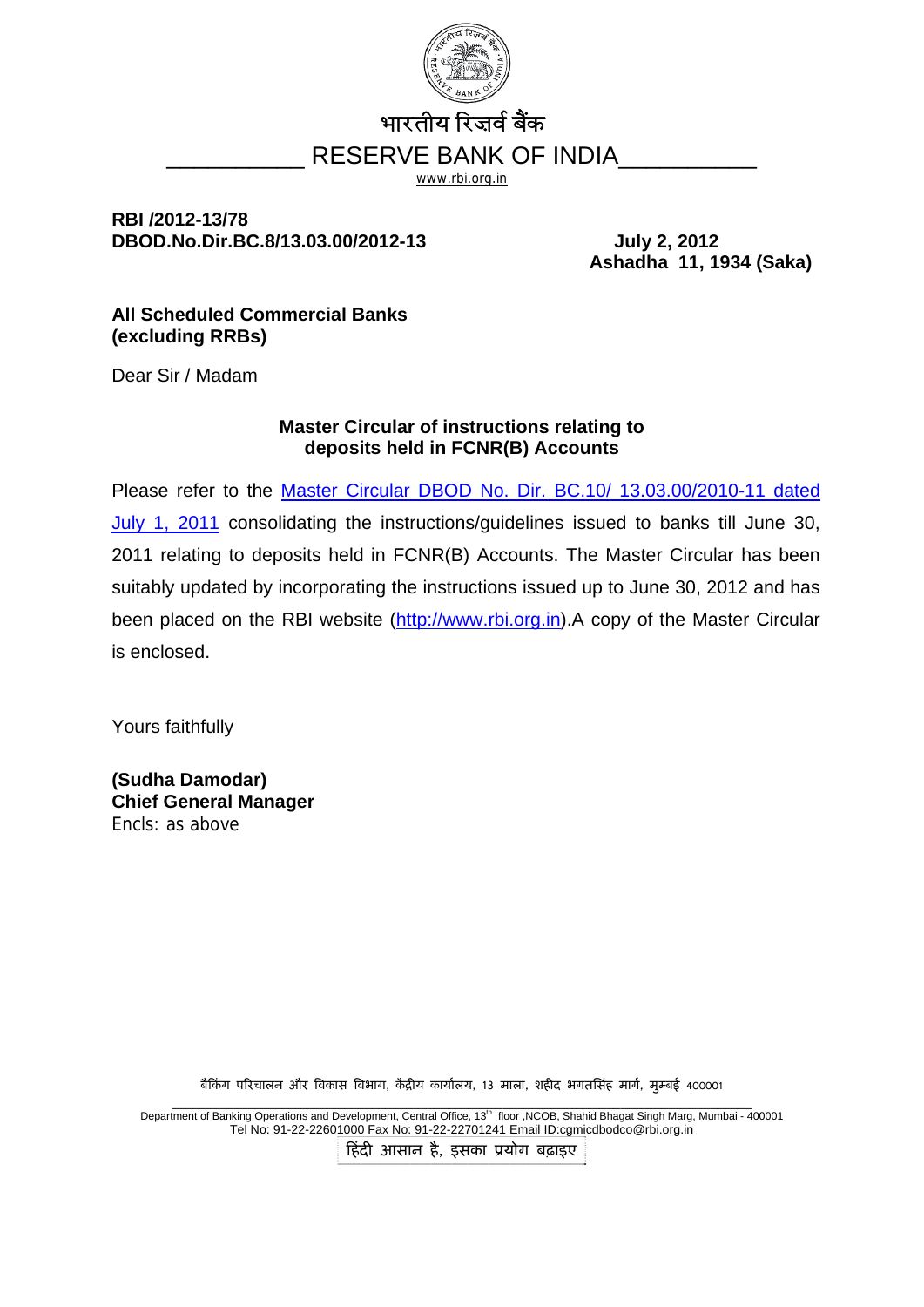| <b>CONTENTS</b> |                                                                                                                              |                |  |  |
|-----------------|------------------------------------------------------------------------------------------------------------------------------|----------------|--|--|
| Para No.        | <b>Particulars</b>                                                                                                           | Page No.       |  |  |
| A               | Purpose                                                                                                                      |                |  |  |
| B               | Classification                                                                                                               | 1              |  |  |
| $\mathsf C$     | <b>Previous instructions</b>                                                                                                 | 1              |  |  |
| D               | Application                                                                                                                  | 1              |  |  |
| 1               | Introduction                                                                                                                 | $\overline{2}$ |  |  |
| $\overline{2}$  | <b>Guidelines</b>                                                                                                            | 3              |  |  |
| 2.1             | Definition of the term "Deposit"                                                                                             | 3              |  |  |
| 2.2             | Other important features of the scheme                                                                                       | 3              |  |  |
| 2.3             | Manner of payment of interest                                                                                                | $\overline{4}$ |  |  |
| 2.4             | Discretion to pay additional interest on deposits of bank's                                                                  | 5              |  |  |
|                 | staff                                                                                                                        |                |  |  |
| 2.5             | Premature withdrawal of deposits                                                                                             | 5              |  |  |
| 2.6             | Payment of interest on overdue FCNR(B) deposits                                                                              | 6              |  |  |
| 2.7             | Advances against FCNR(B) deposits - Manner of charging<br>interest                                                           |                |  |  |
| 2.8             | Restrictions on advances against FCNR(B) deposits -<br><b>Quantum of loans</b>                                               | $\overline{7}$ |  |  |
| 2.9             | Margin on advance against term deposit                                                                                       | $\overline{7}$ |  |  |
| 2.10            | Interest payable on the deposit of a deceased depositor                                                                      | $\overline{7}$ |  |  |
| 2.11            | Addition or deletion of name/s of joint account holders                                                                      | 8              |  |  |
| 2.12            | Payment of interest on FCNR(B) deposits of NRIs on return<br>to India                                                        | 9              |  |  |
| 2.13            | Conversion of FCNR(B) Accounts of the returning Indians<br>into RFC Account – Waiver of penalty                              | 9              |  |  |
| 2.14            | Conversion of FCNR(B) Accounts of the returning Indians<br>into RFC Accounts/Resident Rupee Accounts- Payment of<br>interest | 9              |  |  |
| 2.15            | Payment of interest on term deposit maturing on Saturday/<br>Sunday/holiday/non-business working day                         | 10             |  |  |
| 2.16            | Prohibitions                                                                                                                 | 10             |  |  |
| Annex 1         | Interest rates on deposits under FCNR (B) Scheme                                                                             | 12             |  |  |
| Appendix        | List of circulars consolidated                                                                                               | 13             |  |  |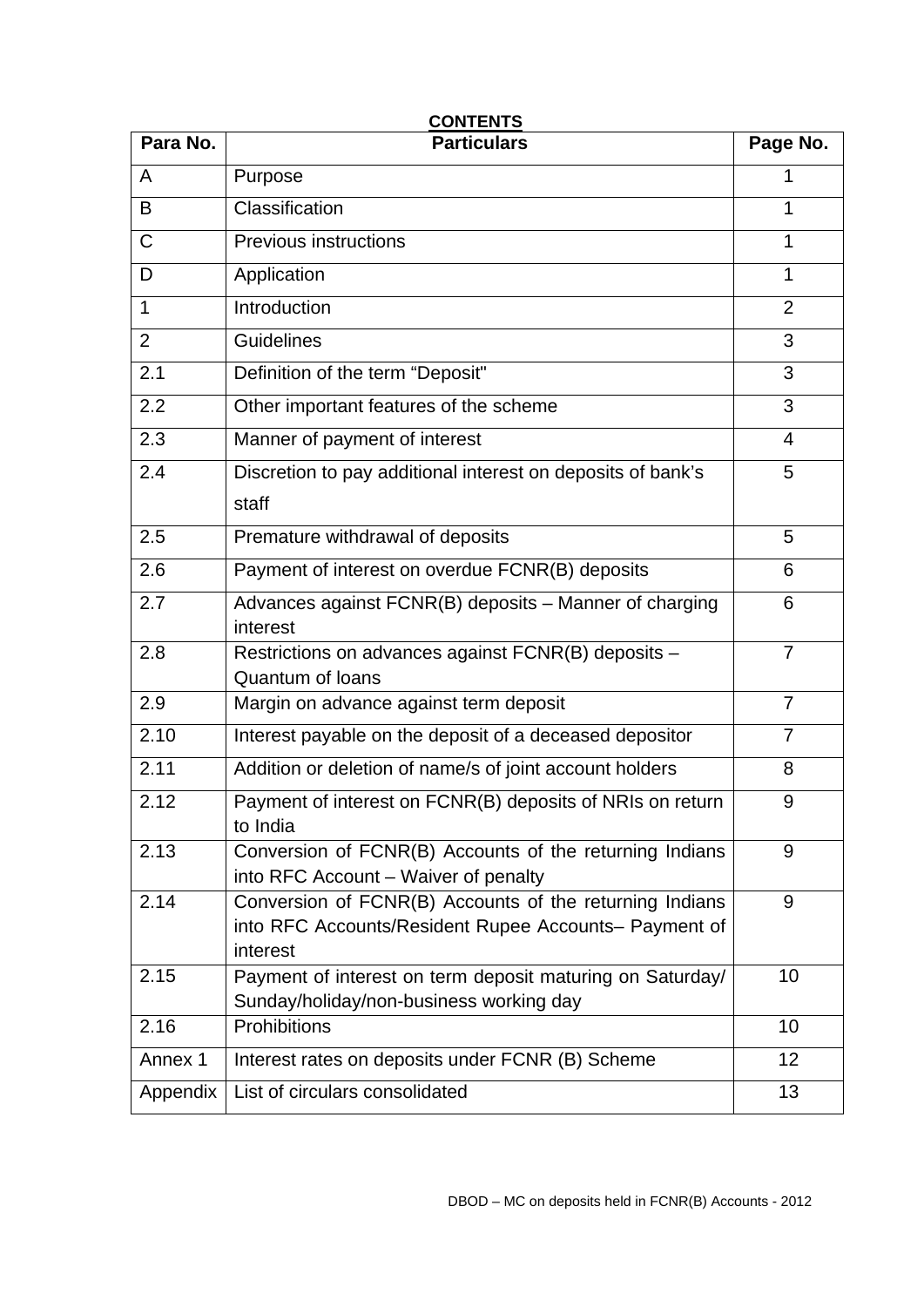# **MASTER CIRCULAR ON INTEREST RATES ON FCNR(B) DEPOSITS**

# **A. Purpose**

This circular consolidates the directives on interest rates on FCNR(B) deposits issued by Reserve Bank of India from time to time.

# **B. Classification**

A statutory guideline issued by the Reserve Bank in exercise of the powers conferred by the Banking Regulation Act, 1949.

# **C. Previous instructions**

This Master Circular consolidates and updates the instructions on the above subject contained in the circulars listed in **APPENDIX.**

# **D. Application**

To all scheduled commercial banks, excluding Regional Rural Banks.

# **Structure**

**1. Introduction** 

# **2. Guidelines**

- 2.1 Definition of the term 'Deposit'
- 2.2 Other important features of the scheme
- 2.3 Manner of payment of interest
- 2.4 Discretion to pay additional interest on deposits of bank's staff
- 2.5 Premature withdrawal of deposits
- 2.6 Payment of interest on overdue FCNR(B) deposits
- 2.7 Advances against FCNR(B) deposits Manner of charging interest
- 2.8 Restrictions on advances against FCNR(B) deposits Quantum of loans
- 2.9 Margin on advance against term deposit
- 2.10 Interest payable on the deposit of a deceased depositor
- 2.11 Addition or deletion of name/s of joint account holders
- 2.12 Payment of interest on FCNR(B) deposits of NRIs on return to India
- 2.13 Conversion of FCNR(B) Accounts of the returning Indians into RFC Account – Waiver of penalty
- 2.14 Conversion of FCNR(B) Accounts of the returning Indians into RFC Accounts/Resident Rupee Accounts– Payment of interest
- 2.15 Payment of interest on term deposit maturing on Saturday/ Sunday/holiday/non-business working day
- 2.16 Prohibitions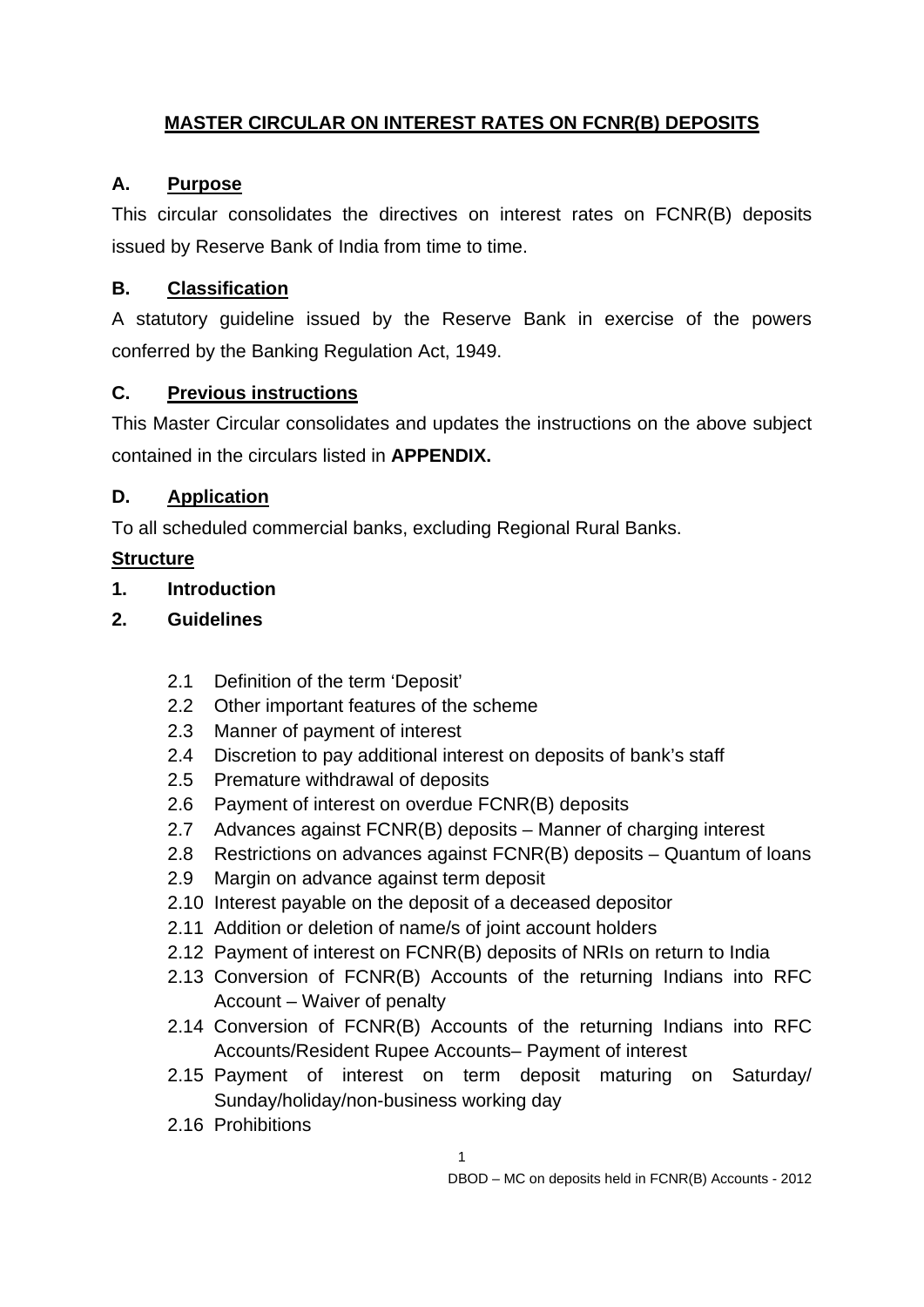#### **Annex 1** Interest rates on deposits under FCNR (B) Scheme

**Appendix** List of circulars consolidated

### **1 INTRODUCTION**

- 1.1 The Foreign Currency Non-Resident (FCNR(B)) scheme was introduced with effect from May 15, 1993 to replace the then prevailing FCNR(A) scheme introduced in 1975, where the foreign exchange risk was borne by RBI and subsequently by the Govt. of India. The FCNR(A) scheme was withdrawn in August, 1994 in view of its implications for the central bank's balance sheet and quasi-fiscal costs to the Government. The minimum maturity period of the deposit under the FCNR(B) scheme, which was initially six months, was raised to one year, effective October, 1999. From July 26, 2005, banks were allowed to accept FCNR(B) deposits up to a maximum maturity period of five years, against the earlier maximum limit of three years.
- 1.2 To begin with, the FCNR(B) scheme was applicable to deposits accepted in four currencies, viz., Pound Sterling, US Dollar, Deutsche Mark and Japanese Yen. On November 4, 2000 the FCNR(B) scheme was extended to cover deposits in EURO while deposits in Deutsche Mark were accepted only up to December 31, 2001. Maturity proceeds after this date on deposits in Deutsche Mark were payable only in EURO. With effect from January 1, 2002, the acceptable currencies for FCNR(B) deposits were Pound Sterling, US Dollar, Japanese Yen and Euro. On July 26, 2005 the scheme was extended to cover FCNR(B) deposits denominated in Canadian dollars and Australian dollars, in addition to the existing four currencies viz., US dollar, Pound Sterling, Euro and Japanese Yen. Based on the recommendations of the Committee to Review the Facilities for Individuals under FEMA, 1999, Foreign Exchange Department (FED) has permitted banks to accept FCNR (B) deposits in any permitted currency with effect from October 19, 2011. 'Permitted currency' for this purpose would mean a foreign currency which is freely convertible as defined in terms of Regulation 2(v) of [FEMA 14/2000-RB dated May 3, 2000,](http://rbi.org.in/Scripts/BS_FemaNotifications.aspx?Id=168) as amended from time to time.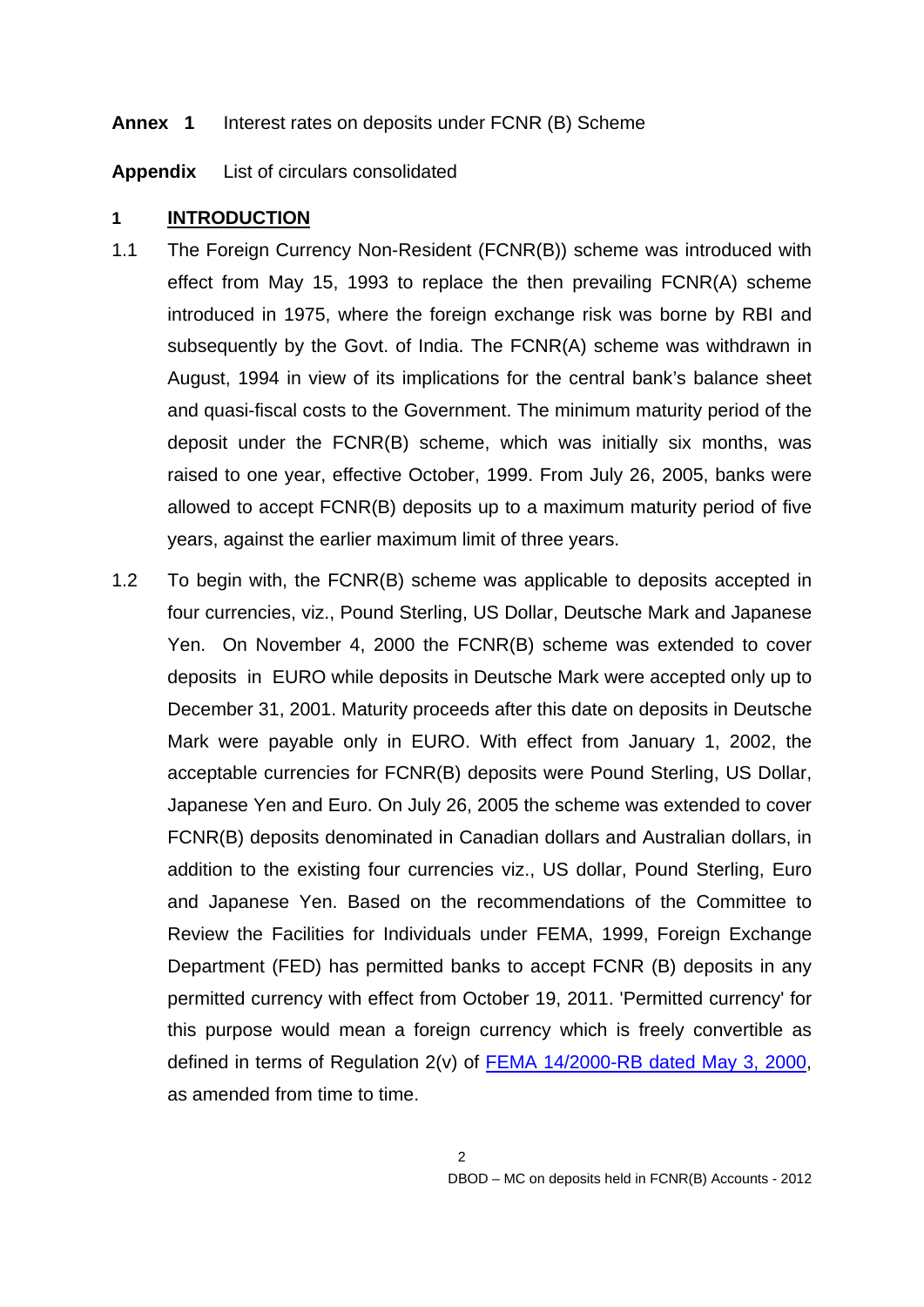- 1.3 Originally, the interest rates on FCNR(B) deposits were the same as those prescribed for FCNR(A) deposits. Effective April 16, 1997, banks were free to determine the interest rates (fixed or floating with an interest reset period of 6 months) subject to a prescribed ceiling. The present ceiling rate in respect of FCNR(B) deposits for the respective currency / corresponding maturity is LIBOR/SWAP rate plus 200/300 basis points, as the case may be, effective from the close of business in India as on May 4, 2012.
- 1.4 Earlier, up to January, 2006, LIBOR / SWAP rates as on the last working day of the previous month formed the base for fixing ceiling rates for interest on NRE / FCNR(B) deposits that would be offered effective from the following month. In order to ensure uniformity and transparency in interest rates on NRE / FCNR(B) deposit, it was decided that FEDAI would quote / display the LIBOR / SWAP rates which will be used by banks in arriving at the interest rates on NRI deposits. The first such rates were indicated by FEDAI for the last working day of February, 2006.
- 1.5 A commercial bank which is an Authorised Dealer in foreign exchange should not pay interest on deposits of money accepted by it or renewed by it under the Foreign Currency (Non-Resident) Accounts (Banks) Scheme, which came into force from May 15, 1993, except in accordance with the rates as specified in **Annex 1** hereto and on the terms and conditions specified in the guidelines given below.

# **2 GUIDELINES**

# **2.1 Definition of the term "Deposit"**

The deposits under the Scheme mean "term deposits" received by the bank for a fixed period and withdrawable only after the expiry of the said fixed period and includes Reinvestment Deposits and Cash Certificates or other deposits of similar nature.

### **2.2 Other important features of the Scheme**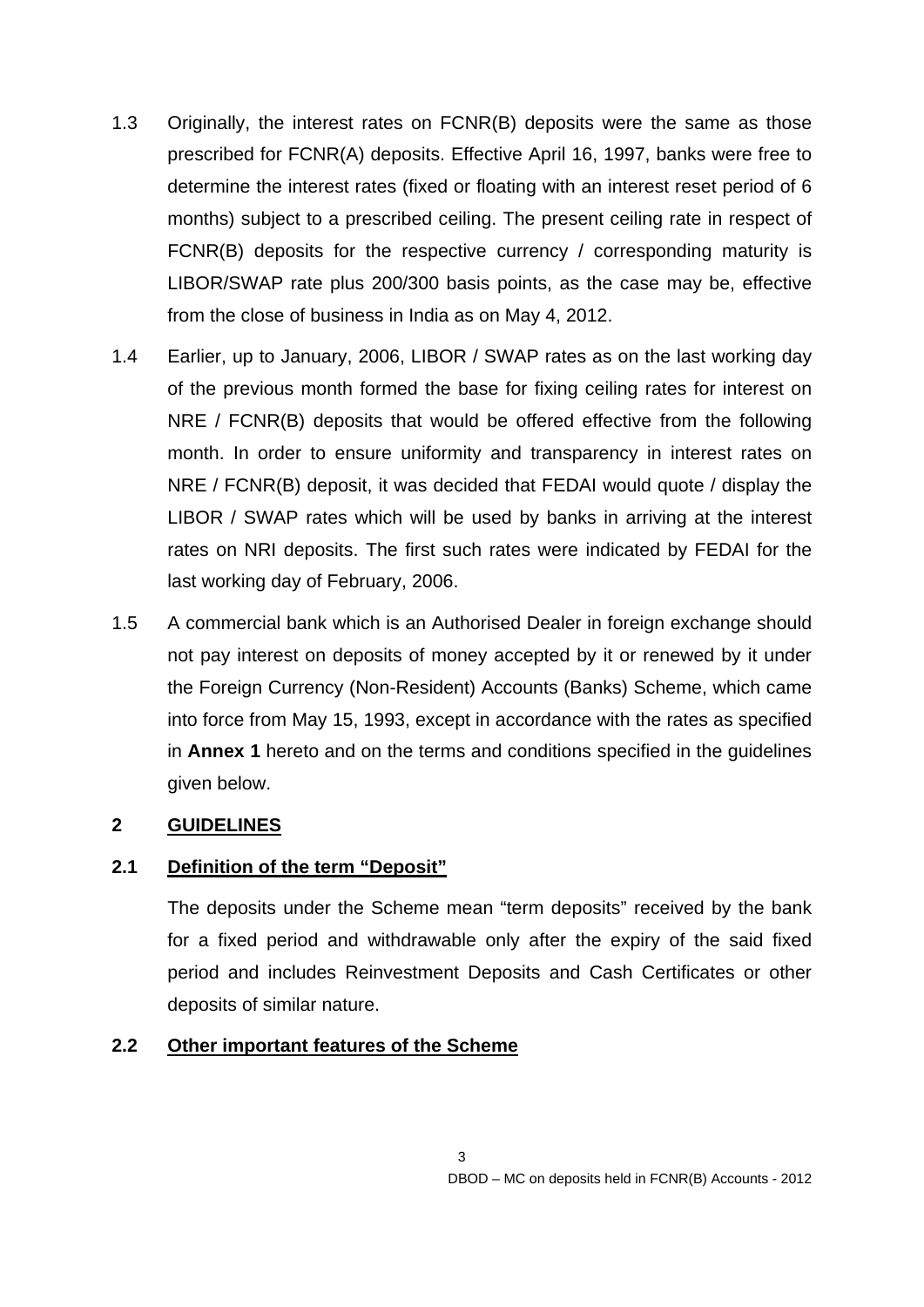- (i) The Scheme covers deposits in any permitted currency with effect from October 19, 2011from non-resident individuals of Indian nationality or origin (NRIs).
- Note: a) The facility of opening and maintaining FCNR(B) Accounts by Overseas Corporate Bodies such as overseas companies, firms, societies and other corporate bodies which are owned directly or indirectly to the extent of at least 60 per cent by NRIs and overseas trusts in which at least 60 per cent of the beneficial interest is irrevocably held by such persons (OCBs) has been withdrawn with effect from September 16, 2003.

b) An existing FCNR(B) Account held in the name of an OCB may be continued till original maturity and on maturity the proceeds should be repatriated forthwith.

- (ii) Repatriation of funds in foreign currencies is permitted.
- (iii) The deposits should be accepted under the Scheme for the following maturity periods:
	- (a) One year and above but less than two years
	- (b) Two years and above but less than three years
	- (c) Three years and above but less than four years
	- (d) Four years and above but less than five years
	- (e) Five years only
	- Note: Recurring Deposits should not be accepted under the FCNR(B) Scheme.
- (iv) Transfer of funds from existing NRE accounts to FCNR(B) accounts and vice versa, of the same account holder, is permissible without the prior approval of Reserve Bank of India.
- (v) A bank should obtain prior approval of its Board of Directors for the interest rates that it will offer on deposits of various maturities, within the ceiling prescribed by Reserve Bank of India. The Board of Directors of a bank may authorise the Asset Liability Management Committee to fix interest rates on deposits subject to reporting to the Board immediately thereafter.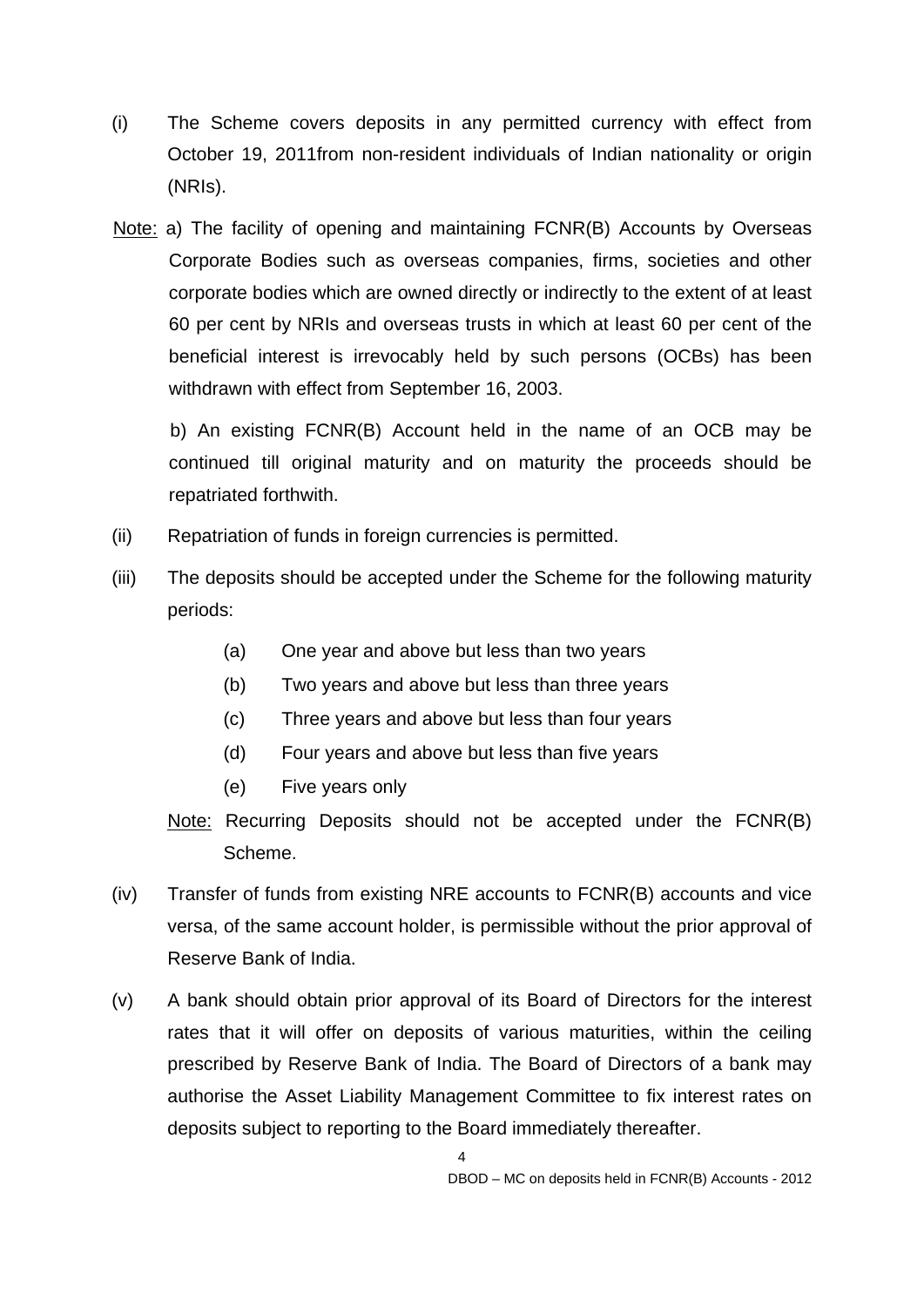# **2.3 Manner of payment of interest**

- i) The interest on the deposits accepted under the scheme should be paid on the basis of 360 days to a year.
- ii) The interest on FCNR(B) deposits should be calculated and paid at intervals of 180 days each and thereafter for the remaining actual number of days. However, the depositor will have the option to receive the interest on maturity with compounding effect.

# **2.4 Discretion to pay additional interest not exceeding one per cent on deposits of bank's staff**

In respect of a deposit accepted in the name of -

(i) a member or a retired member of the bank's staff, either singly or jointly with any other member or members of his/her family, or

ii) the spouse of a deceased member or a deceased retired member of the bank's staff,

a bank may, at its discretion, allow additional interest at a rate not exceeding one per cent per annum over and above the rate of interest prescribed by the bank subject to the following conditions:

- a) The depositor or all depositors of a joint account is/are nonresident/s of Indian nationality or origin, and;
- b) The bank should obtain a declaration from the depositor concerned that the moneys so deposited or which may, from time to time, be deposited, shall be moneys belonging to the depositor, as stated in clauses (i) or (ii) above*.*

iii)The rate fixed by the bank for deposits of staff members, existing or retired, should not exceed the ceiling rate prescribed by RBI (please refer to paragraphs a, b and c under **Annex 1**).

# **Explanation**

'Family' means and includes the spouse of the member/retired member of the bank's staff, his/her children, parents, brothers and sisters who are dependent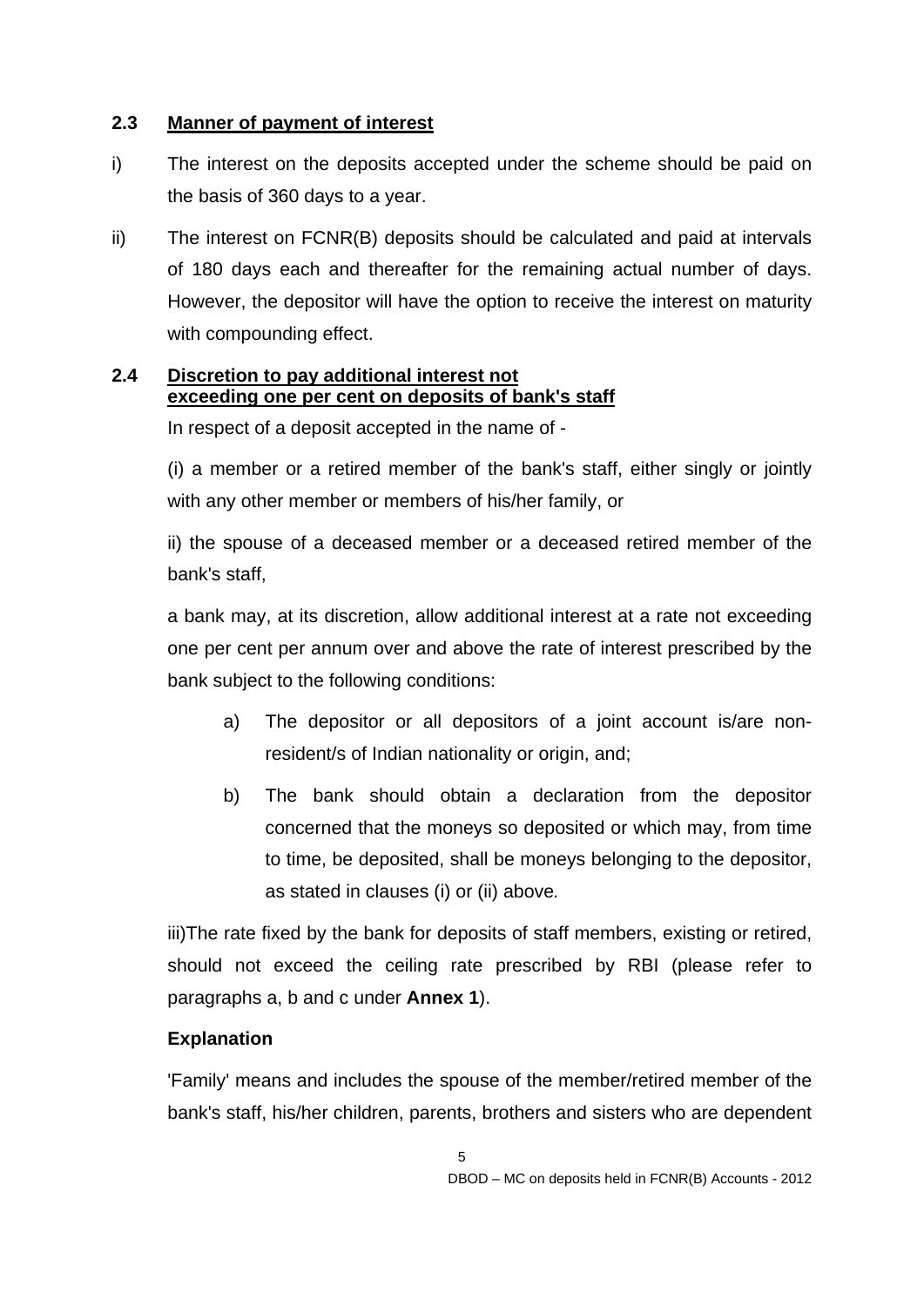on such a member/retired member but does not include a legally separated spouse.

### **2.5 Premature withdrawal of deposits**

- (i) Banks on request from the depositor should permit premature withdrawal of deposits under the FCNR(B) Scheme. Banks are free to levy penalty for such premature withdrawal at their discretion. Banks may also, at their discretion, levy penalty to recover the swap cost in the case of premature withdrawal of FCNR(B) deposits. Where premature withdrawal of FCNR(B) deposits take place before completion of the minimum stipulated period of one year, in which case no interest is payable, banks may at their discretion levy penalty to cover the swap cost. However, the components of penalty should be clearly brought to the notice of the depositors at the time of acceptance of the deposits. If the depositors are not informed of the penalty provisions at the time of acceptance of deposits, the exchange loss arising out of premature withdrawal will have to be borne by the banks.
- (ii) Conversion of FCNR(B) deposits into NRE deposits or vice-versa before maturity should be subject to the penal provision relating to premature withdrawal.

# **2.6 Payment of interest on overdue FCNR(B) deposits**

Banks may, at their discretion, renew an overdue deposit or a portion thereof provided the overdue period from the date of maturity till the date of renewal (both days inclusive) does not exceed 14 days. The rate of interest payable on the amount of the deposit so renewed should be the appropriate rate of interest for the period of renewal as prevailing on the date of maturity or on the date when the depositor seeks renewal, whichever is lower. In the case of overdue deposits where the overdue period exceeds 14 days and if the depositor places the entire amount of overdue deposit or a portion thereof as a fresh FCNR(B) deposit, banks may fix their own interest rates for the overdue period on the amount so placed as a fresh term deposit. Banks will have the freedom to recover the interest so paid for the overdue period if the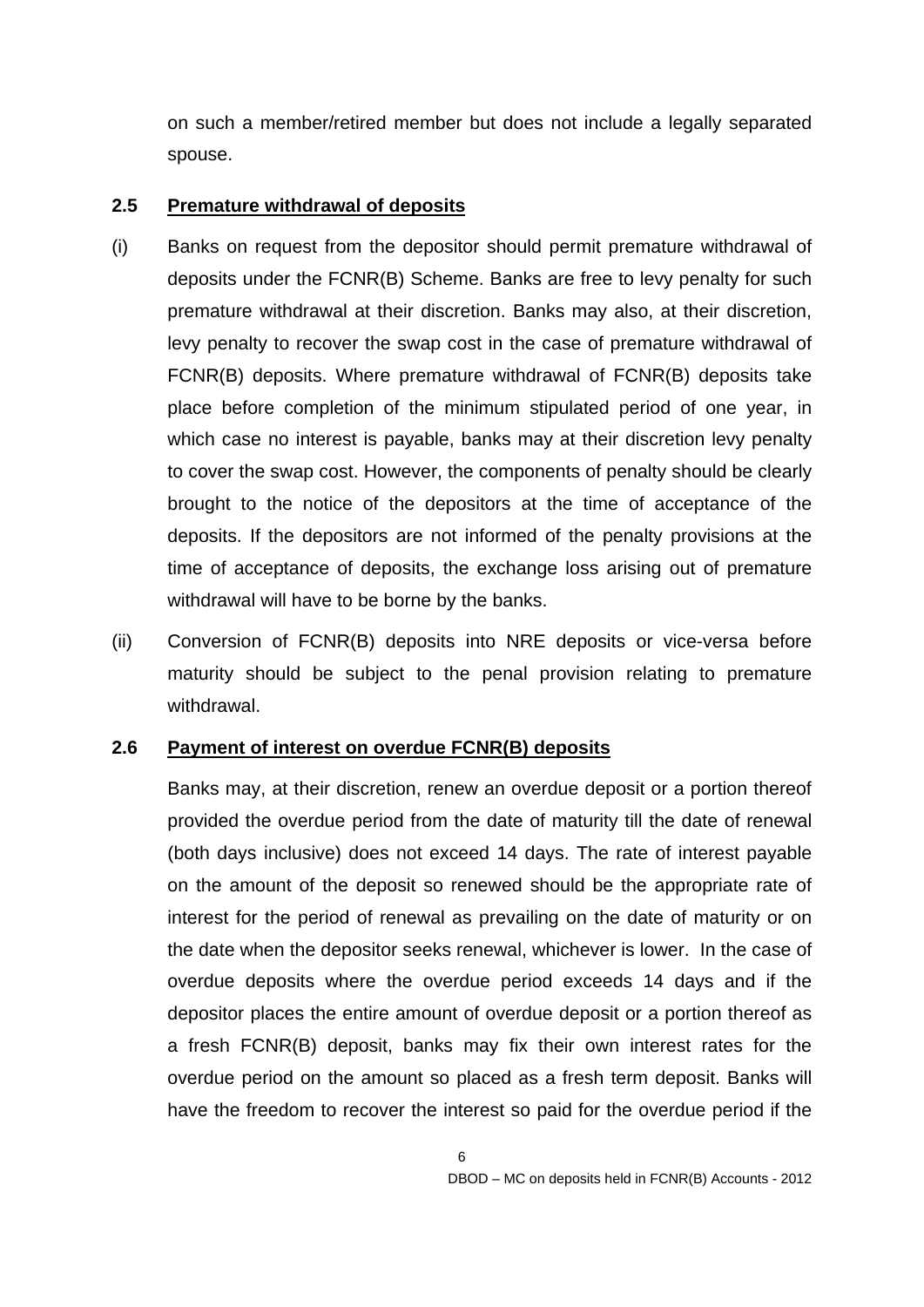deposit is withdrawn before completion of the minimum stipulated period under the scheme, after renewal.

### **2.7 Advances against FCNR(B) deposits - Manner of charging interest**

- (i) When a loan or an advance is granted against an FCNR(B) term deposit which stands in the name of a borrower either singly or jointly, a bank would be free to charge a rate of interest without reference to its own Base Rate.
- (ii) If the term deposit against which an advance was granted is withdrawn before completion of the prescribed minimum maturity period, such an advance should not be treated as advance against term deposit and interest should be charged as prescribed in terms of Reserve Bank of India's directive on interest rates on advances issued from time to time.
- (iii) When a loan or advance is granted out of resources mobilised under the scheme, interest rate chargeable should be at the rate as prescribed in terms of Reserve Bank of India's directive relating to Interest Rates on Advances**.**

# **2.8 Restrictions on advances against FCNR(B) deposits - Quantum of loans**

The Third Quarter Review of Annual Statement on Monetary Policy for the Year 2006-07 (paragraph 86), had observed that keeping in view the objective of making these facilities available to individual Non-Resident Indians (NRIs) and considering the prevailing monetary conditions, there is merit in avoiding upward pressure on asset prices in sensitive sectors through utilisation of this facility. Therefore, banks were prohibited from granting fresh loans or renewing existing loans in excess of Rupees twenty lakh against NR(E)RA and FCNR(B) deposits either to the depositors or third parties. As announced in the Annual Policy Statement 2009-10 (paragraph 111), it has been decided to enhance the existing cap of Rupees twenty lakh to Rupees Hundred lakh on loans against security of funds held in NR(E)RA and FCNR(B) deposits either to the depositors or third parties. Accordingly, banks should not grant fresh loans or renew existing loans in excess of Rupees hundred lakh against FCNR(B) deposits, either to depositors or to third parties, with effect from April 28, 2009. Banks should not undertake artificial slicing of the loan amount to circumvent the ceiling.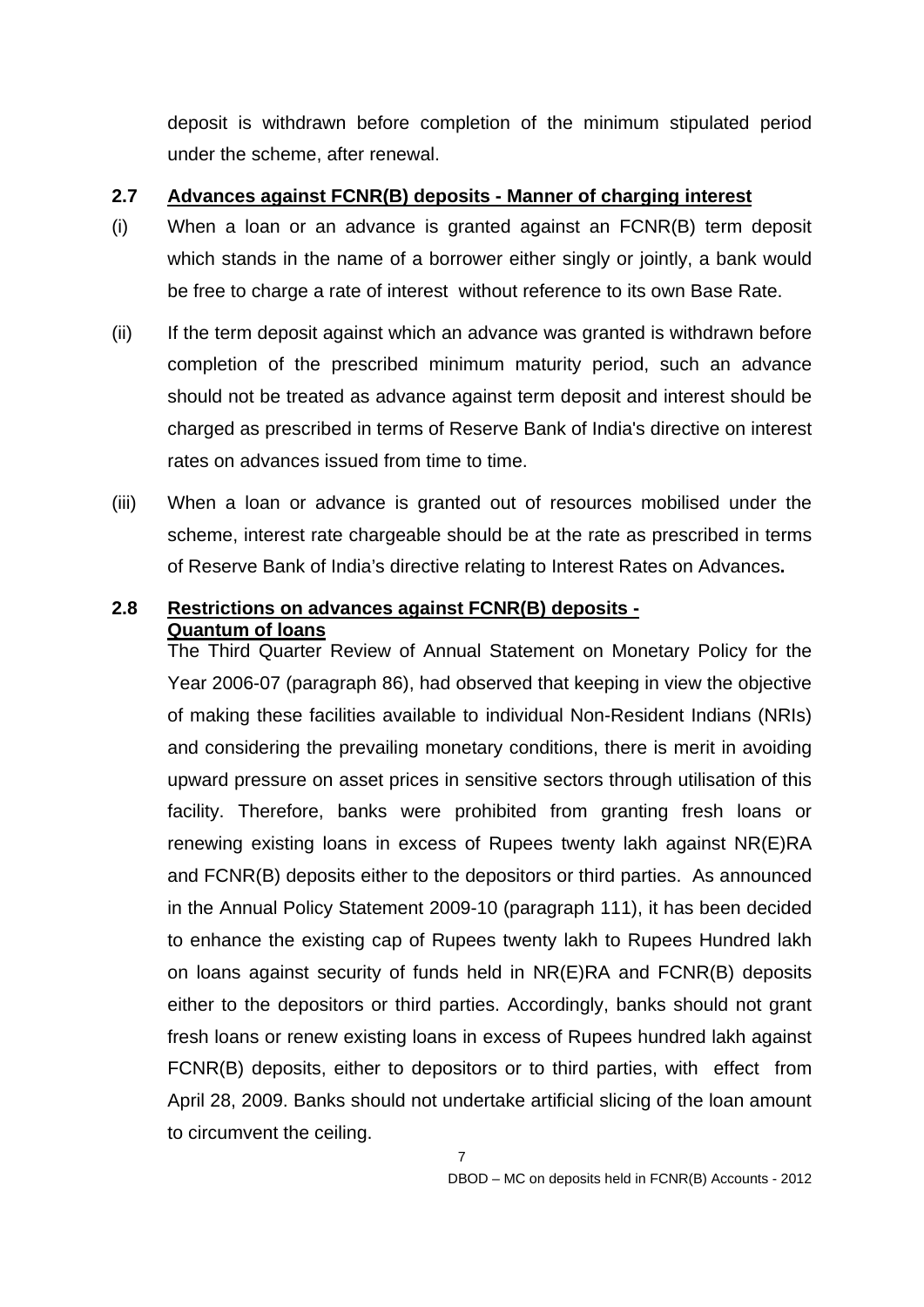### **2.9 Margin on advance against term deposit**

Banks may determine the margin on a case-to-case basis.

### **2.10 Interest payable on the deposit of a deceased depositor**

In the case of a term deposit standing in the name/s of -

i) a deceased individual depositor, or

ii) two or more joint depositors, where one of the depositors has died, interest should be paid in the manner indicated below :

(a) at the contracted rate on the maturity of the deposit;

(b) in the event of the payment of the deposit being claimed before the maturity date, the bank should pay interest at an applicable rate prevailing on the date of placement of the deposit, without charging penalty;

(c) in the event of death of the depositor before the date of maturity of the deposit and the amount of the deposit being claimed after the date of maturity, the bank should pay interest at the contracted rate till the date of maturity. From the date of maturity to the date of payment, the bank should pay simple interest at the applicable rate operative on the date of maturity, for the period for which the deposit remained with the bank beyond the date of maturity. However, in the case of death of the depositor after the date of maturity of the deposit, the bank should pay interest at a rate operative on the date of maturity in respect of savings deposits held under RFC Account Scheme, from the date of maturity till the date of payment;

(d) if, on request from the claimant/s, the bank agrees to split the amount of term deposit and issues two or more receipts individually in the name/s of the claimant/s, it should not be construed as premature withdrawal of the term deposit for the purpose of levy of penalty provided the period and aggregate amount of the deposit do not undergo any change.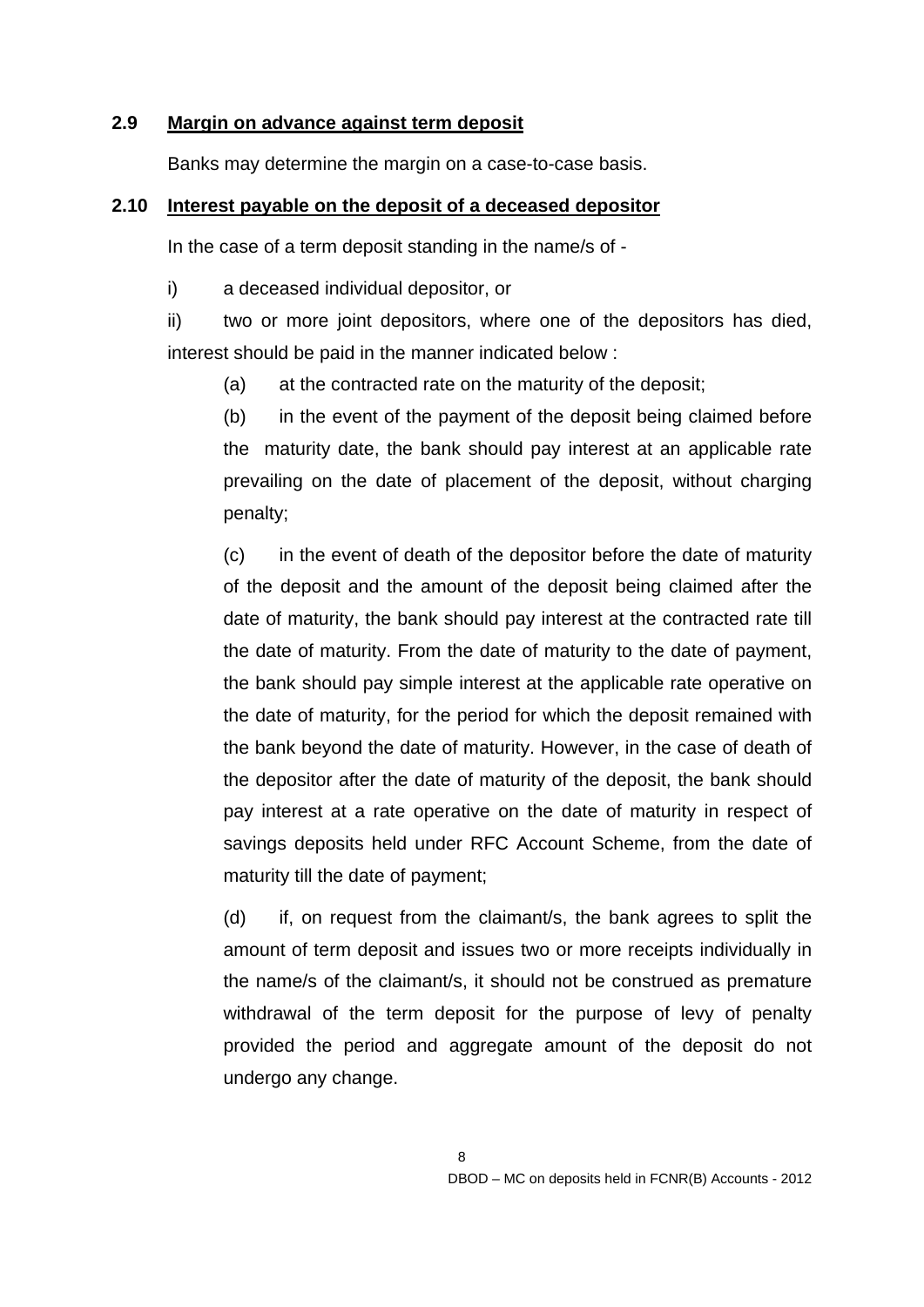Note: In the case of claimant/s being residents, the maturity proceeds may be converted into Indian rupees on the date of maturity and interest be paid for the subsequent period at the rate applicable to a deposit of similar maturity under the domestic deposit scheme.

### **2.11 Addition or deletion of name/s of joint account holders**

A bank may, at the request of all the joint holders, allow the addition or deletion of name/s of joint account holder/s if the circumstances so warrant or allow an individual depositor to add the name of another person as a joint holder. However, in no case should the amount or duration of the original deposit undergo a change in any manner whatsoever. The bank should ascertain the reasons from the applicants for doing so and also satisfy themselves about the bona fide nature of the request. Further, opening of FCNR(B) accounts jointly with a resident as well as opening of accounts in the names of Pakistani/Bangladeshi nationals, though of Indian origin, will be subject to the instructions issued by FED, RBI from time to time.

# **2.12 Payment of interest on FCNR(B) deposits of NRIs on return to India**

Banks may allow FCNR(B) deposits of persons of Indian nationality/origin who return to India for permanent settlement to continue till maturity at the contracted rate of interest, if desired. Except the provision relating to rate of interest and reserve requirements as applicable to FCNR(B) deposits, for all other purposes, such deposits should be treated as resident deposits from the date of return of the account holder to India. Premature withdrawal of such FCNR(B) deposits should be subject to penal provisions of the Scheme. Banks should convert the FCNR(B) deposits on maturity into Resident Rupee Deposit Account or RFC Account (if eligible) at the option of the account holder. The rate of interest on the new deposit (Rupee account or RFC Account) should be the relevant rate applicable for such deposit account.

### **2.13 Conversion of FCNR(B) Accounts of Returning Indians into RFC Account - Waiver of penalty**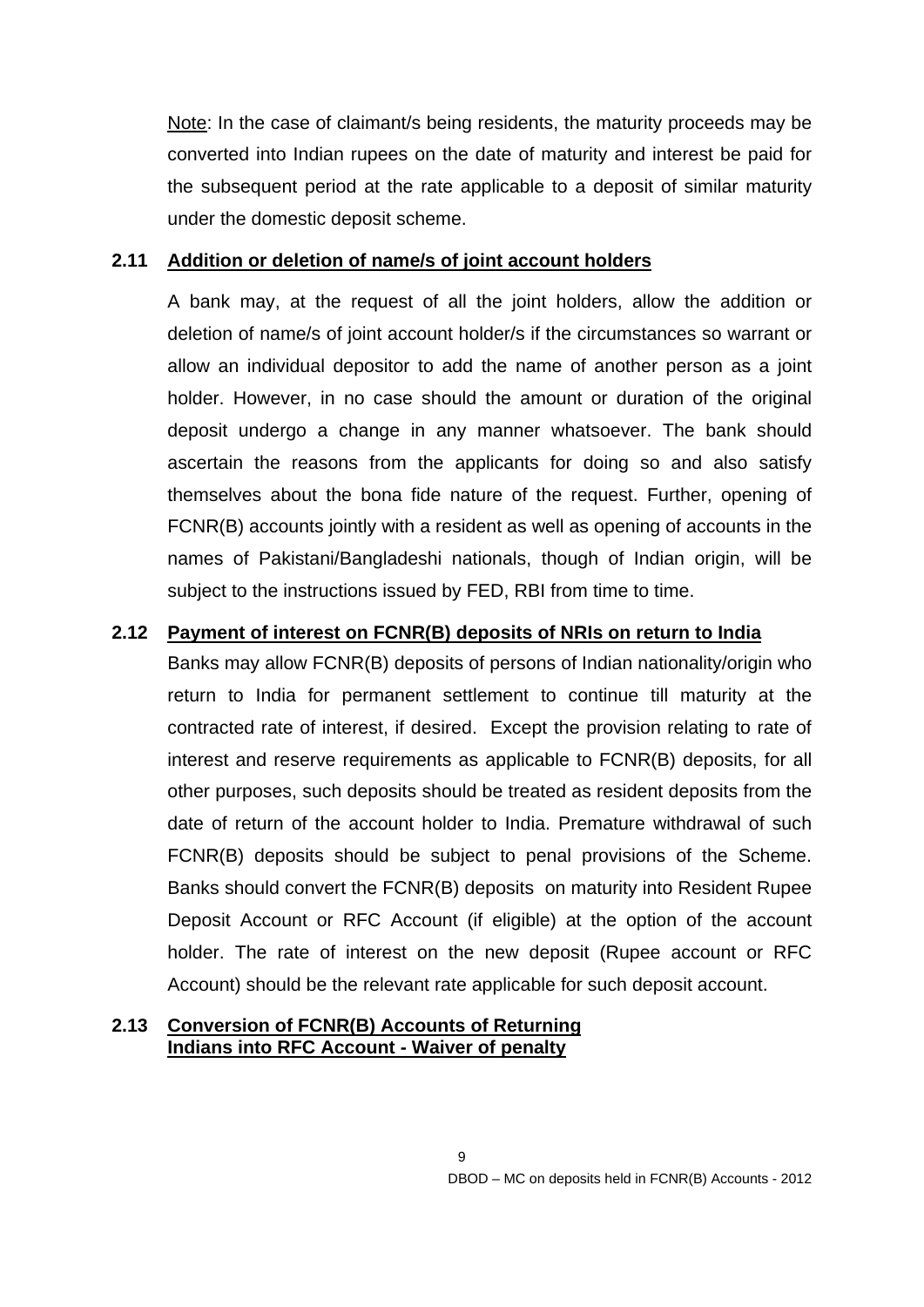The penal provisions would not be applicable in the case of premature conversion of balances held in FCNR(B) deposits into Resident Foreign Currency Accounts by Non-Resident Indians on their return to India.

# **2.14 Conversion of FCNR(B) Accounts of Returning Indians into RFC Accounts/Resident Rupee Accounts- Payment of interest**

A bank should pay interest at its discretion at the time of conversion of FCNR(B) Account into RFC/Resident Rupee Account even if the same has not run for a minimum maturity period, subject to the condition that the rate of interest should not exceed the rate payable on savings bank deposits held under RFC Account Scheme.

### **2.15 Payment of interest on term deposit maturing on Saturday/Sunday/ holiday/non-business working day**

In case of reinvestment deposits, banks should pay interest for the intervening Saturday/Sunday/holiday/non-business working day on the maturity value. However, in the case of ordinary term deposits, the interest for the intervening Saturday/Sunday/holiday/non-business working day should be paid on the original principal amount.

# **2.16 Prohibitions**

No bank should:

- (i) accept or renew a deposit over five years.
- (ii) discriminate in the matter of rate of interest paid on the deposits, between one deposit and another accepted on the same date and for the same maturity, whether such deposits are accepted at the same office or at different offices of the bank, except on the size group basis. The permission to offer varying rates of interest based on size of the deposits will be subject to the following conditions:
	- a) Banks should, at their discretion, decide the currency-wise minimum quantum on which differential rates of interest may be offered. For term deposits below the prescribed quantum with the same maturity, the same rate should apply.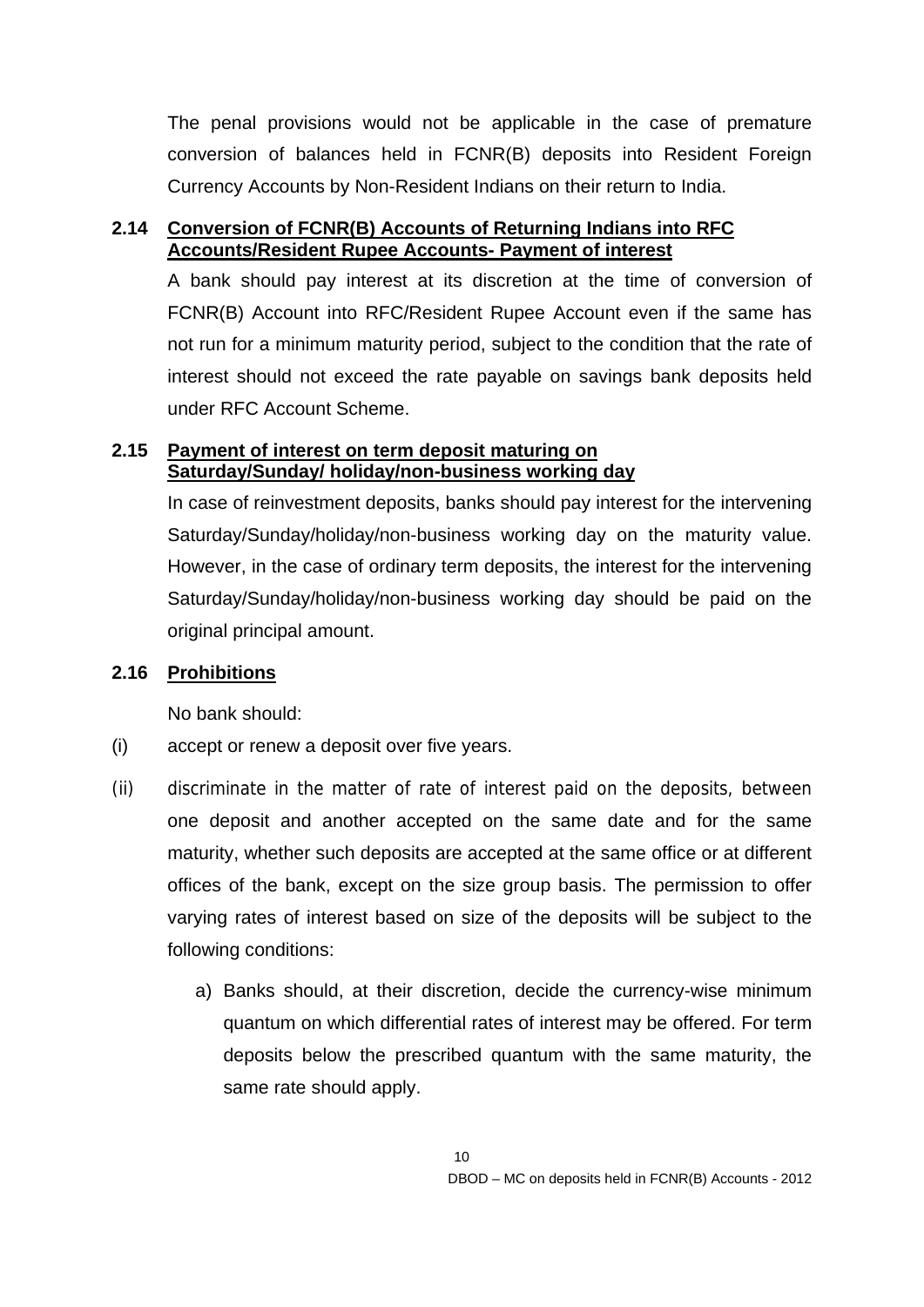- b) The differential rates of interest so offered should be subject to the overall ceiling prescribed.
- c) Interest rates paid by the bank should be as per the schedule and not subject to negotiation between the depositor and the bank.
- (iii) pay brokerage, commission or incentives on deposits mobilized under FCNR(B) Scheme in any form to any individual, firm, company, association, institution or any other person.
- (iv) employ/ engage any individual, firm, company, association, institution or any other person for collection of deposit or for selling any other deposit linked products on payment of remuneration or fees or commission in any form or manner.
- (v) accept interest-free deposit or pay compensation indirectly.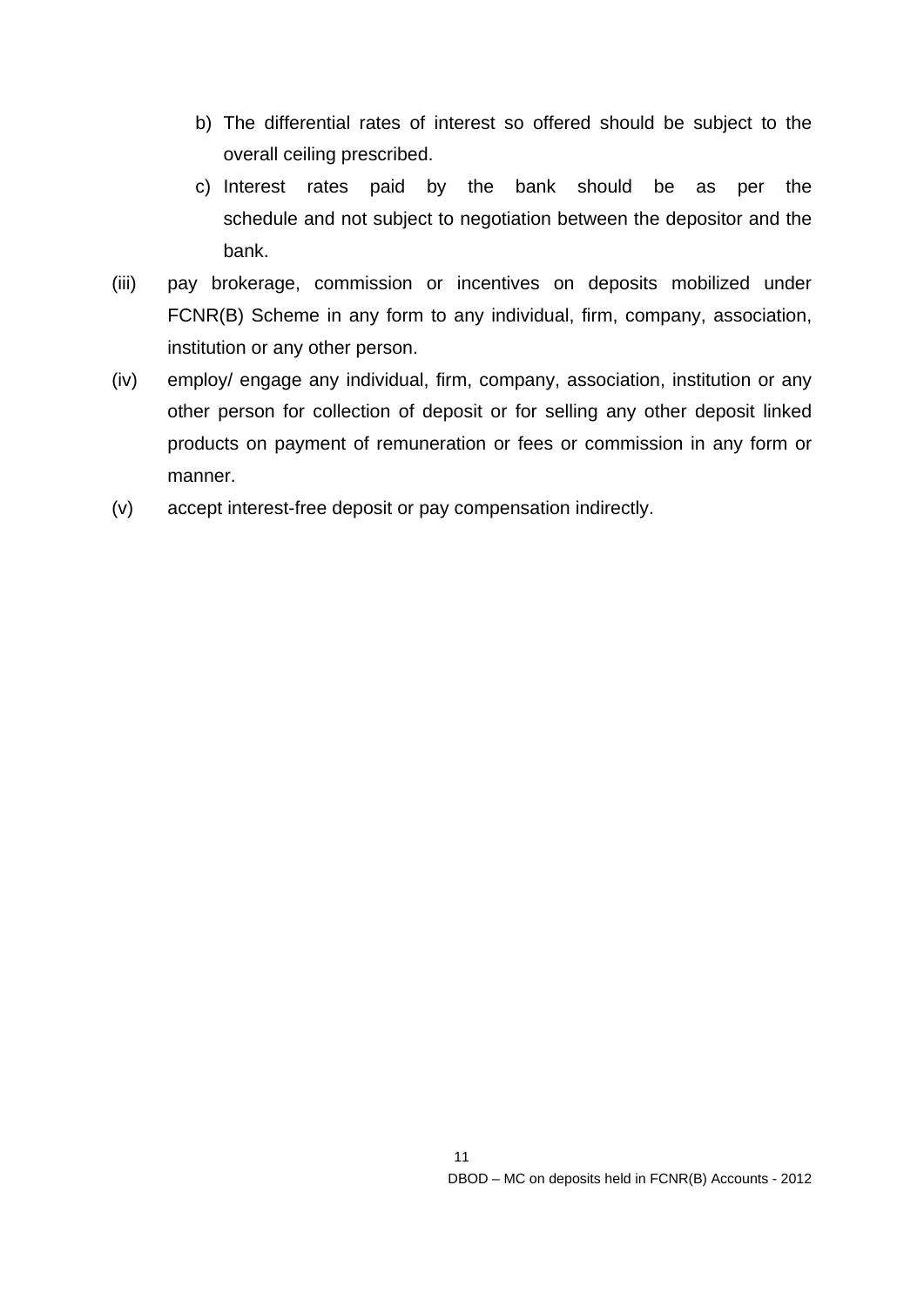#### **Interest rates applicable to deposits accepted under Foreign Currency Non-Resident Accounts (Banks) Scheme [paragraph 1.5]**

a. In respect of FCNR(B) deposits contracted effective from the close of business in India on May 4, 2012, interest shall be paid as under:

| <b>Maturity Period</b>      | <b>Ceiling Interest Rate</b>     |  |  |
|-----------------------------|----------------------------------|--|--|
| 1 year to less than 3 years | LIBOR/SWAP plus 200 basis points |  |  |
| $ 3 - 5$ years              | LIBOR/SWAP plus 300 basis points |  |  |

On floating rate deposits, interest shall be paid within the ceiling of SWAP rates for the respective currency/maturity plus 200 basis points/300 basis points as the case may be.

- b. In respect of FCNR(B) deposits of all maturities contracted effective from the close of business in India on November 23, 2011 to May 4, 2012, interest shall be paid within the ceiling rate of LIBOR/SWAP rates plus 125 basis points for the respective currency / corresponding maturities. On floating rate deposits, interest shall be paid within the ceiling of SWAP rates for the respective currency/maturity plus 125 basis points.
- c. In respect of FCNR(B) deposits of all maturities contracted effective from the close of business in India on November 15, 2008 to November 22, 2011, interest shall be paid within the ceiling rate of LIBOR/SWAP rates plus 100 basis points for the respective currency / corresponding maturities. On floating rate deposits, interest shall be paid within the ceiling of SWAP rates for the respective currency/maturity plus 100 basis points.
- d. For floating rate deposits, the interest reset period shall be six months.
- e. The LIBOR/SWAP rates as on the last working day of the preceding month would form the base for fixing ceiling rates for the interest rates that would be offered effective the following month.
- f. FEDAI quotes / displays the LIBOR / SWAP rates which should be used by banks in arriving at the rates of interest to be offered on FCNR(B) deposits.
- g. For the purposes of operational convenience, the interest rates should be rounded off to the nearest two decimal points.

12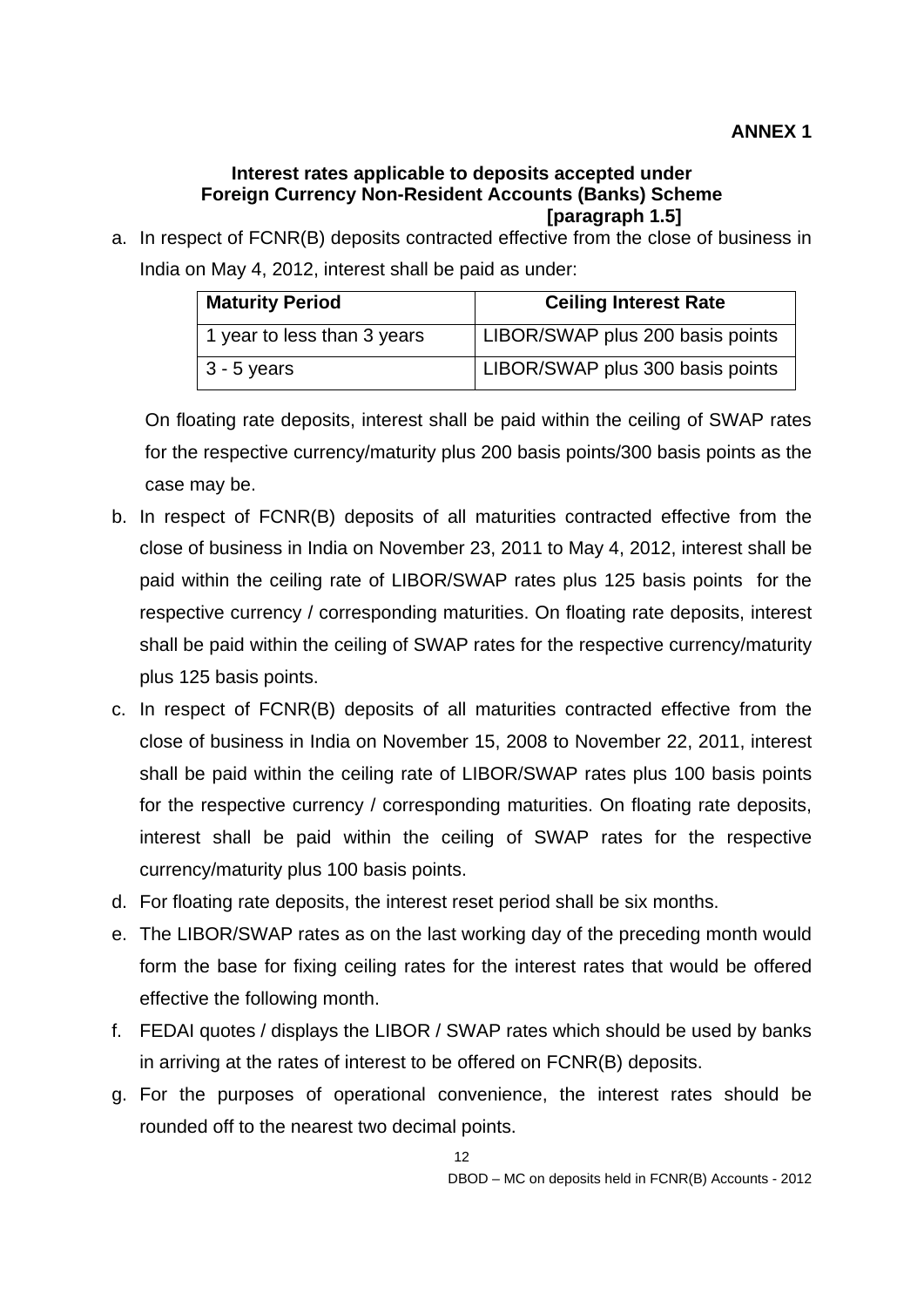# **List of circulars consolidated in the Master Circular on Interest Rates on FCNR(B) Deposits**

| SI             | <b>Circular No.</b>                             | <b>Date</b> | <b>Subject</b>                                                                                                                                 |
|----------------|-------------------------------------------------|-------------|------------------------------------------------------------------------------------------------------------------------------------------------|
| 1 <sub>1</sub> | DBOD.No.Dir.BC.48<br>&49/13.03.00/2000-01       | 04.11.2000* | Interest<br>Rates<br>on<br>Deposits<br>held<br>in<br><b>FCNR</b><br>(Banks)<br><b>Accounts</b>                                                 |
| 2.             | DBOD.No.Dir.BC.63&64/13.03.00/2000-<br>01       | 03.01.2001  | Foreign<br>Currency<br>(Non-Resident)<br><b>Accounts</b><br>(Banks)<br>Scheme                                                                  |
| 3.             | DBOD. No. Dir. BC.105 &<br>107/13.03.00/2000-01 | 19.04.2001  | Foreign<br>Currency<br>(Non-Resident)<br><b>Accounts</b><br>(Banks)<br>Scheme                                                                  |
| 4.             | DBOD.No.Dir.BC.09/13.03.00/2001-02              | 11.08.2001  | held<br>Deposits<br>in<br>FCNR(B) Accounts                                                                                                     |
| 5.             | DBOD.No.Dir.BC.97 &<br>98/13.03.00/2001-02      | 29.04.2002  | Interest<br>Rate<br><b>on</b><br>FCNR(B) Deposits                                                                                              |
| 6.             | DBOD.No.Dir.BC.30 &<br>31/13.03.00/2002-03      | 08.10.2002  | Interest<br>Rate<br>on<br>FCNR(B) Deposits                                                                                                     |
| 7.             | <b>AP (DIR Series) Circular No. 14</b>          | 16.9.2003   | Derecognition<br>οf<br>Overseas<br>Corporate<br>Bodies as an Investor<br><b>Class</b>                                                          |
| 8.             | DBOD.No.Dir.BC.51/13.03.00/2004-05              | 01.11.2004  | Mid- term Review of<br>Annual<br>Policy<br>Statement for the year<br>2004-05<br>Foreign<br>Non-<br>Currency<br>Resident<br>(Banks)<br>Accounts |
| 9.             | DBOD.No.Dir.BC.22/13.03.00/2005-06              | 26.07.2005  | <b>FCNR</b><br>(B)<br>Deposit<br><b>Scheme</b>                                                                                                 |
|                | 10 DBOD.No.Dir.BC.62/13.03.00/2005-06           | 08.02.2006  | Interest Rates on Non-<br><b>Resident Deposits</b>                                                                                             |
| 11             | DBOD.No.Dir.BC.75/13.03.00/2005-06              | 29.03.2006  | Interest<br>Rate<br>on<br>FCNR(B) Deposits                                                                                                     |
|                | 12 A.P. (DIR Series) Circular No.29             | 31.01.2007  | Foreign<br>Exchange<br>Management<br>(Deposit) Regulations,                                                                                    |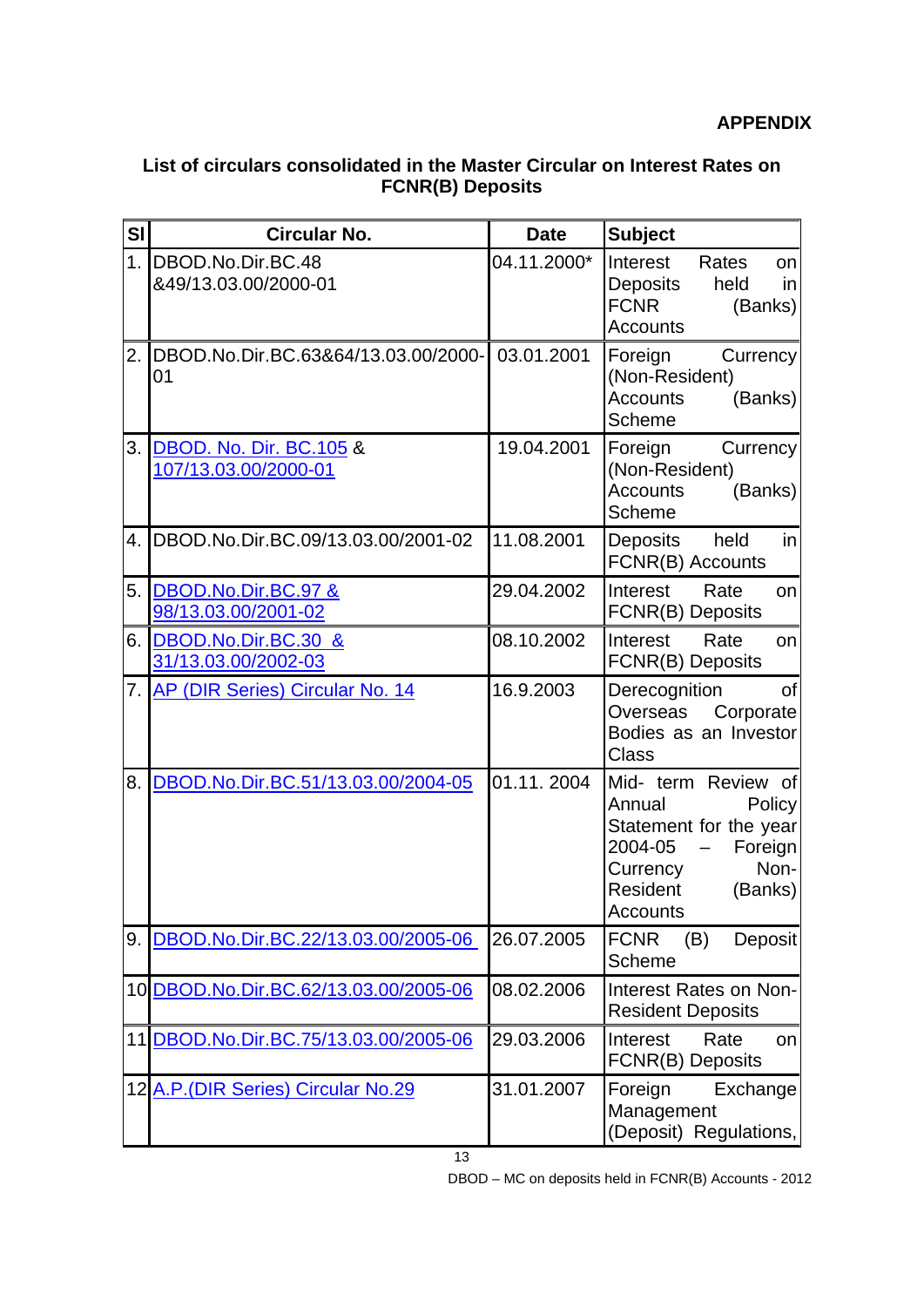| SI | <b>Circular No.</b>                                  | <b>Date</b> | <b>Subject</b>                                                                                                                                                                                                                                                                                                                                 |
|----|------------------------------------------------------|-------------|------------------------------------------------------------------------------------------------------------------------------------------------------------------------------------------------------------------------------------------------------------------------------------------------------------------------------------------------|
|    |                                                      |             | 2000 -Loans to Non<br>Residents / third party<br>against security<br>0f<br><b>Non</b><br>Resident<br>(External)<br><b>Rupee</b><br>Accounts (NR (E) RA)<br>Foreign Currency<br>Non Resident (Bank)<br>(FCNR(B)) deposits                                                                                                                       |
|    | 13 DBOD.No.Dir.BC.88 & 89<br>/13.03.00/2006-07       | 24.04.2007  | Interest Rates on Non-<br>Resident<br>(External)<br>(NRE)<br>Rupee<br>Deposits<br>and<br>FCNR(B) deposits                                                                                                                                                                                                                                      |
|    | 14 DBOD.No.Dir.BC.82/13.03.00/2008-09                | 15.11.2008  | Interest Rates on Non-<br>Resident<br>(External)<br>(NRE)<br>Rupee<br>Deposits<br>and<br>FCNR(B) deposits                                                                                                                                                                                                                                      |
|    | 15 A.P. (DIR Series) Circular No.66                  | 28.04.2009  | Foreign<br>Exchange<br>Management<br>(Deposit) Regulations,<br>2000-<br>Loans<br>to<br><b>Non</b><br>Residents / third party<br>against<br>security<br>0f<br><b>Non</b><br>Resident<br>(External)<br>Rupee<br><b>Accounts</b><br>[NR(E) RA / Foreign]<br><b>Non</b><br>Currency<br>Resident<br>(Bank)<br>Accounts [FCNR(B)]<br><b>Deposits</b> |
|    | 16 A.P. (DIR Series) Circular No. 36                 | 19.10.2011  | Opening<br>Foreign<br>(Non-<br>Currency<br>Resident)<br>Account<br>(banks)<br>Scheme<br>[FCNR(B)] account in<br>any freely convertible<br>currency-liberalisation                                                                                                                                                                              |
|    | 17 DBOD.No.Dir.BC.58 &<br><u>59/13.03.00/2011-12</u> | 23.11.2011  | Interest rates on Non-<br>Resident<br>(External)<br>Rupee<br>(NRE)<br>Deposits<br>and                                                                                                                                                                                                                                                          |

DBOD – MC on deposits held in FCNR(B) Accounts - 2012